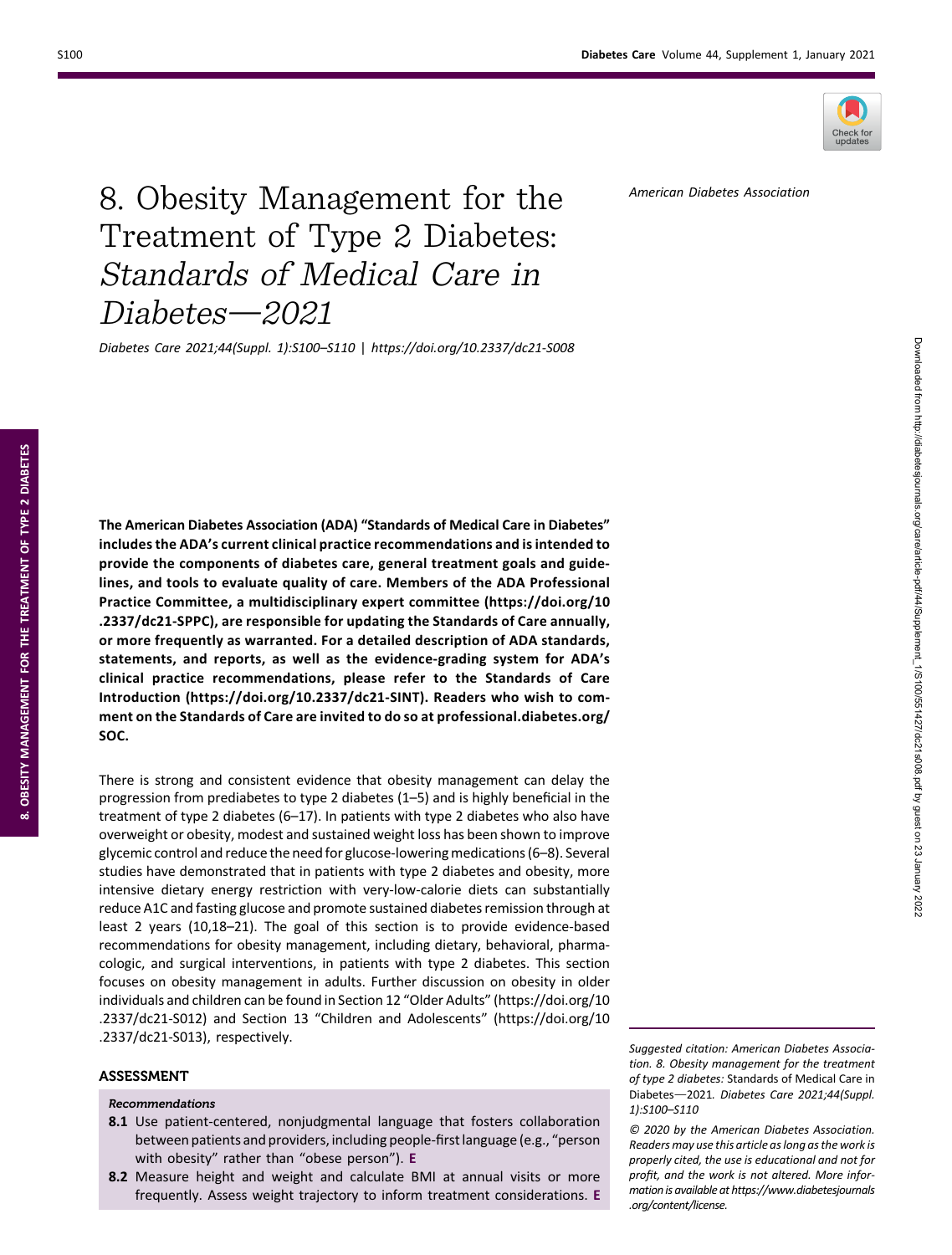- 8.3 Based on clinical considerations, such as the presence of comorbid heart failure or significant unexplained weight gain or loss, weight may need to be monitored and evaluated more frequently. B If deterioration of medical status is associated with significant weight gain or loss, inpatient evaluation should be considered, especially focused on associations between medication use, food intake, and glycemic status. E
- 8.4 Accommodations should be made to provide privacy during weighing. E

A patient-centered communication style that uses inclusive and nonjudgmental language and active listening, elicits patient preferences and beliefs, and assesses potential barriers to care should be used to optimize patient health outcomes and health-related quality of life. Use people-first language (e.g., "person with obesity" rather than "obese person") to avoid defining patients by their condition (22,23,23a).

Height and weight should be measured and used to calculate BMI at annual visits or more frequently when appropriate (19). BMI, calculated as weight in kilograms divided by the square of height in meters (kg/m<sup>2</sup>), will be calculated automatically by most electronic medical records. Use BMI to document weight status (overweight: BMI 25–29.9 kg/m<sup>2</sup>; obesity class I: BMI 30-34.9 kg/m<sup>2</sup>; obesity class II: BMI 35-39.9 kg/m<sup>2</sup>; obesity class III: BMI  $\geq$ 40 kg/m<sup>2</sup>). Note that misclassification can occur, particularly in very muscular or frail individuals. In some populations, notably Asian and Asian American populations, the BMI cut points to define overweight and obesity are lower than in other populations due to differences in body composition and cardiometabolic risk (Table 8.1) (24,25). Clinical considerations, such as the presence of comorbid heart failure or unexplained weight change, may warrant more frequent weight measurement and evaluation (26,27). If weighing is questioned or refused, the practitioner should be mindful of possible prior stigmatizing experiences and query for concerns, and the value of weight monitoring should be explained as a part of the medical evaluation process that helps to inform treatment decisions (28,29). Accommodations should be made to ensure privacy during

weighing, particularly for those patients who report or exhibit a high level of weight-related distress or dissatisfaction. Scales should be situated in a private area or room. Weight should be measured and reported nonjudgmentally. Care should be taken to regard a patient's weight (and weight changes) and BMI as sensitive health information. Additionally, assessing weight gain pattern and trajectory can further inform risk stratification and treatment options (30). Providers should advise patients with overweight or obesity and those with increasing weight trajectories that, in general, higher BMIs increase the risk of diabetes, cardiovascular disease, and all-cause mortality, as well as other adverse health and quality of life outcomes. Providers should assess readiness to engage in behavioral changes for weight loss and jointly determine behavioral and weightloss goals and patient-appropriate intervention strategies (31). Strategies may include dietary changes, physical activity, behavioral therapy, pharmacologic therapy, medical devices, and metabolic surgery (Table 8.1). The latter three strategies may be prescribed for carefully selected patients as adjuncts to dietary changes, physical activity, and behavioral counseling.

# DIET, PHYSICAL ACTIVITY, AND BEHAVIORAL THERAPY

#### Recommendations

- 8.5 Diet, physical activity, and behavioral therapy designed to achieve and maintain  $\geq$ 5% weight loss is recommended for most patients with type 2 diabetes who have overweight or obesity and are ready to achieve weight loss. Greater benefits in control of diabetes and cardiovascular risk may be gained from even greater weight loss. B
- 8.6 Such interventions should include a high frequency of counseling ( $\geq$ 16 sessions in 6 months) and focus on dietary changes, physical activity, and behavioral strategies to achieve a 500–750 kcal/day energy deficit. A
- 8.7 An individual's preferences, motivation, and life circumstances should be considered, along with medical status, when weight loss interventions are recommended. C
- 8.8 Behavioral changes that create an energy deficit, regardless of

macronutrient composition, will result in weight loss. Dietary recommendations should be individualized to the patient's preferences and nutritional needs. A

- 8.9 Evaluate systemic, structural, and socioeconomic factors that may impact dietary patterns and food choices, such as food insecurity and hunger, access to healthful food options, cultural circumstances, and social determinants of health. C
- 8.10 For patients who achieve shortterm weight-loss goals, long-term  $(\geq 1$  year) weight-maintenance programs are recommended when available. Such programs should, at minimum, provide monthly contact and support, recommend ongoing monitoring of body weight (weekly or more frequently) and other self-monitoring strategies, and encourage high levels of physical activity (200–300 min/ week). A
- 8.11 Short-term dietary intervention using structured, very-low-calorie diets (800–1,000 kcal/day) may be prescribed for carefully selected patients by trained practitioners in medical settings with close monitoring. Long-term, comprehensive weight-maintenance strategies and counseling should be integrated to maintain weight loss. B

Among patients with both type 2 diabetes and overweight or obesity who have inadequate glycemic, blood pressure, and lipid control and/or other obesityrelated medical conditions, modest and sustained weight loss improves glycemic control, blood pressure, and lipids and may reduce the need for medications to control these risk factors (6–8,32). Greater weight loss may produce even greater benefits (20,21). For a more detailed discussion of lifestyle management approaches and recommendations see Section 5 "Facilitating Behavior Change and Well-being to Improve Health Outcomes" [\(https://doi.org/10.2337/](https://care.diabetesjournals.org/lookup/doi/10.2337/dc21-S005) [dc21-S005](https://care.diabetesjournals.org/lookup/doi/10.2337/dc21-S005)). For a detailed discussion of nutrition interventions, please also refer to "Nutrition Therapy for Adults With Diabetes or Prediabetes: A Consensus Report" (33).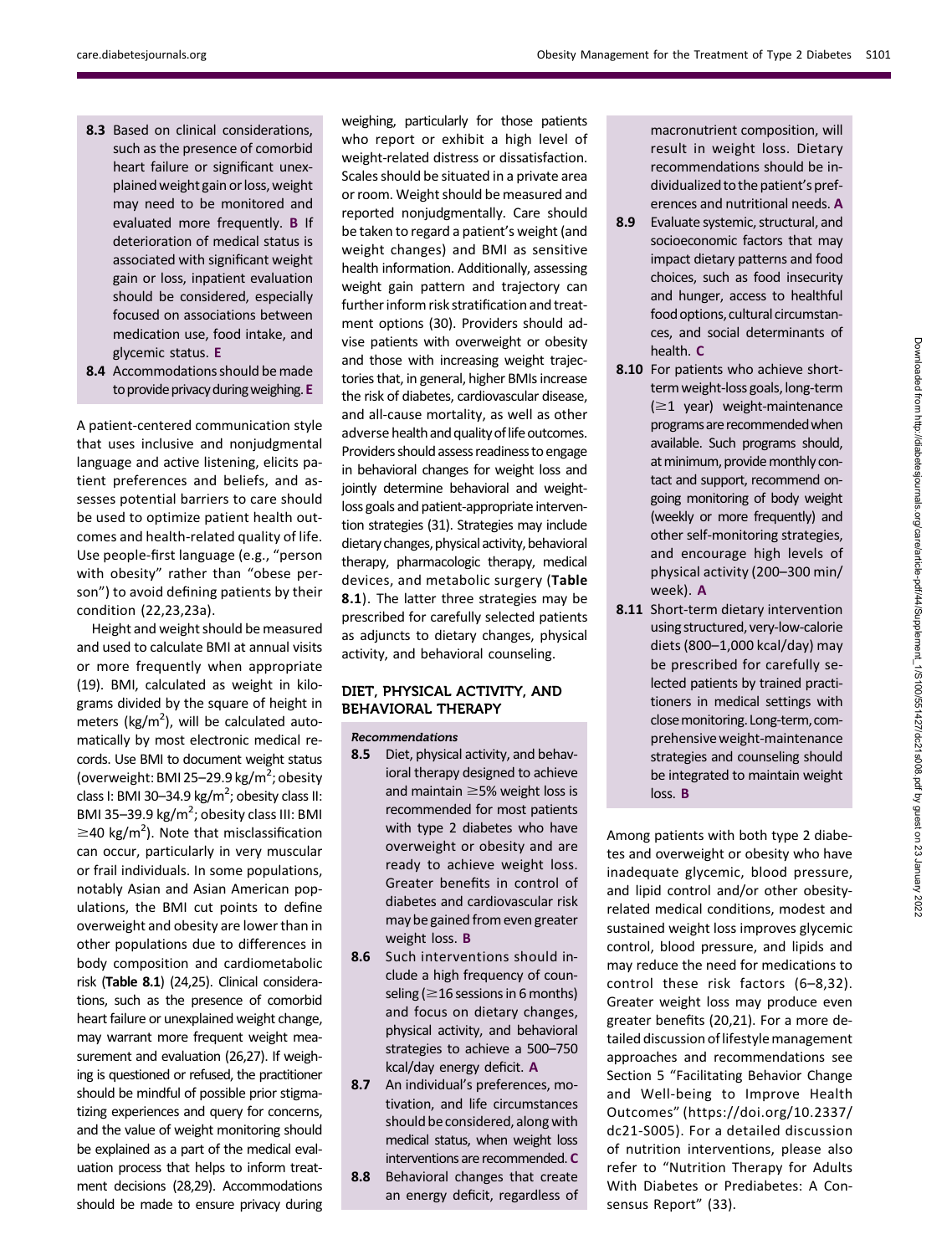| Table 8.1—Treatment options for overweight and obesity in type 2 diabetes |                           |                                  |                                            |  |  |  |  |  |
|---------------------------------------------------------------------------|---------------------------|----------------------------------|--------------------------------------------|--|--|--|--|--|
|                                                                           |                           | BMI category ( $\text{kg/m}^2$ ) |                                            |  |  |  |  |  |
| Treatment                                                                 | 25.0-26.9 (or 23.0-24.9*) | 27.0-29.9 (or 25.0-27.4*)        | $\geq$ 30.0 (or $\geq$ 27.5 <sup>*</sup> ) |  |  |  |  |  |
| Diet, physical activity, and behavioral therapy                           |                           |                                  |                                            |  |  |  |  |  |
| Pharmacotherapy                                                           |                           |                                  |                                            |  |  |  |  |  |
| Metabolic surgery                                                         |                           |                                  |                                            |  |  |  |  |  |
|                                                                           |                           |                                  |                                            |  |  |  |  |  |

Table 8.1—Treatment options for overweight and obesity in type 2 diabetes

\*Recommended cut points for Asian American individuals (expert opinion). †Treatment may be indicated for select motivated patients.

#### Look AHEAD Trial

Although the Action for Health in Diabetes (Look AHEAD) trial did not show that the intensive lifestyle intervention reduced cardiovascular events in adults with type 2 diabetes and overweight or obesity (34), it did confirm the feasibility of achieving and maintaining long-term weight loss in patients with type 2 diabetes. In the intensive lifestyle intervention group, mean weight loss was 4.7% at 8 years (35). Approximately 50% of intensive lifestyle intervention participants lost and maintained  $\geq$ 5% of their initial body weight, and 27% lost and maintained  $\geq$ 10% of their initial body weight at 8 years (35). Participants assigned to the intensive lifestyle group required fewer glucose-, blood pressure–, and lipid-lowering medications than those randomly assigned to standard care. Secondary analyses of the Look AHEAD trial and other large cardiovascular outcome studies document additional benefits of weight loss in patients with type 2 diabetes, including improvements in mobility, physical and sexual function, and health-related quality of life (26). Moreover, several subgroups had improved cardiovascular outcomes, including those who achieved  $>10\%$  weight loss (36) and those with moderately or poorly controlled diabetes (A1C  $>$  6.8%) at baseline (37).

## Lifestyle Interventions

Significant weight loss can be attained with lifestyle programs that achieve a 500–750 kcal/day energy deficit, which in most cases is approximately 1,200–1,500 kcal/day for women and 1,500–1,800 kcal/ day for men, adjusted for the individual's baseline body weight. Clinical benefits typicallybeginuponachieving 3–5%weight loss (19,38), and the benefits of weight loss are progressive; more intensive weight $loss$  goals ( $>5\%$ ,  $>7\%$ ,  $>15\%$ , etc.) may be pursuedif needed toachieve further health improvements and/or if the patient is more

motivated and more intensive goals can be feasibly and safely attained.

Dietary interventions may differ by macronutrient goals and food choices as long as they create the necessaryenergy deficit to promote weight loss (19,39–41). Use of meal replacement plans prescribed by trained practitioners, with close patient monitoring, can be beneficial. Within the intensive lifestyle intervention group of the Look AHEAD trial, for example, use of a partial meal replacement plan was associated with improvements in diet quality and weight loss (38). The diet choice should be based on the patient's health status and preferences, including a determination of food availability and other cultural circumstances that could affect dietary patterns (42).

Intensive behavioral lifestyle interventions should include  $\geq$ 16 sessions in 6 months and focus on dietary changes, physical activity, and behavioral strategies to achieve an  $\sim$ 500–750 kcal/day energy deficit. Interventions should be provided by trained interventionists in either individual or group sessions (38). Assessing an individual's motivation level, life circumstances, and willingness to implement lifestyle changes to achieve weight loss should be considered along with medical status when weight-loss interventions are recommended and initiated (31,43).

Patients with type 2 diabetes and overweight or obesity who have lost weight should be offered long-term  $(\geq 1$  year) comprehensive weight-loss maintenance programs that provide at least monthly contact with trained interventionists and focus on ongoing monitoring of body weight (weekly or more frequently) and/or other self-monitoring strategies such as tracking intake, steps, etc.; continued focus on dietary and behavioral changes; and participation in high levels of physical activity (200–300 min/week) (44). Some commercial and proprietary weight-loss programs have shown promising weight-loss results, though most lack

evidence of effectiveness, many do not satisfy guideline recommendations, and some promote unscientific and possibly dangerous practices (45,46).

When provided by trained practitioners in medical settings with ongoing monitoring, short-term (generally up to 3 months) intensive dietary intervention may be prescribed for carefully selected patients, such as those requiring weight loss prior to surgery and persons needing greater weight loss and glycemic improvements. When integrated with behavioral support and counseling, structured very-low-calorie diets, typically 800–1,000 kcal/day utilizing high-protein foods and meal replacement products, may increase the pace and/or magnitude of initial weight loss and glycemic improvements compared with standard behavioral interventions (20,21). As weight regain is common, such interventions should include long-term, comprehensive weight-maintenance strategies and counseling to maintain weight loss and behavioral changes (47,48).

Health disparities adversely affect groups of people who have systematically experienced greater obstacles to health based on their race or ethnicity, socioeconomic status, gender, disability, or other factors. Overwhelming research shows that these disparities may significantly affect health outcomes, including increasing the risk for diabetes and diabetes-related complications. Health care providers should evaluate systemic, structural, and socioeconomic factors that may impact food choices, access to healthful foods, and dietary patterns; other behavioral patterns, such as neighborhood safety and availability of safe outdoor spaces for physical activity; environmental exposures; access to health care; social contexts; and, ultimately, diabetes risk and outcomes. For a detailed discussion of social determinants of health, please refer to "Social Determinants of Health: A Scientific Review" (49).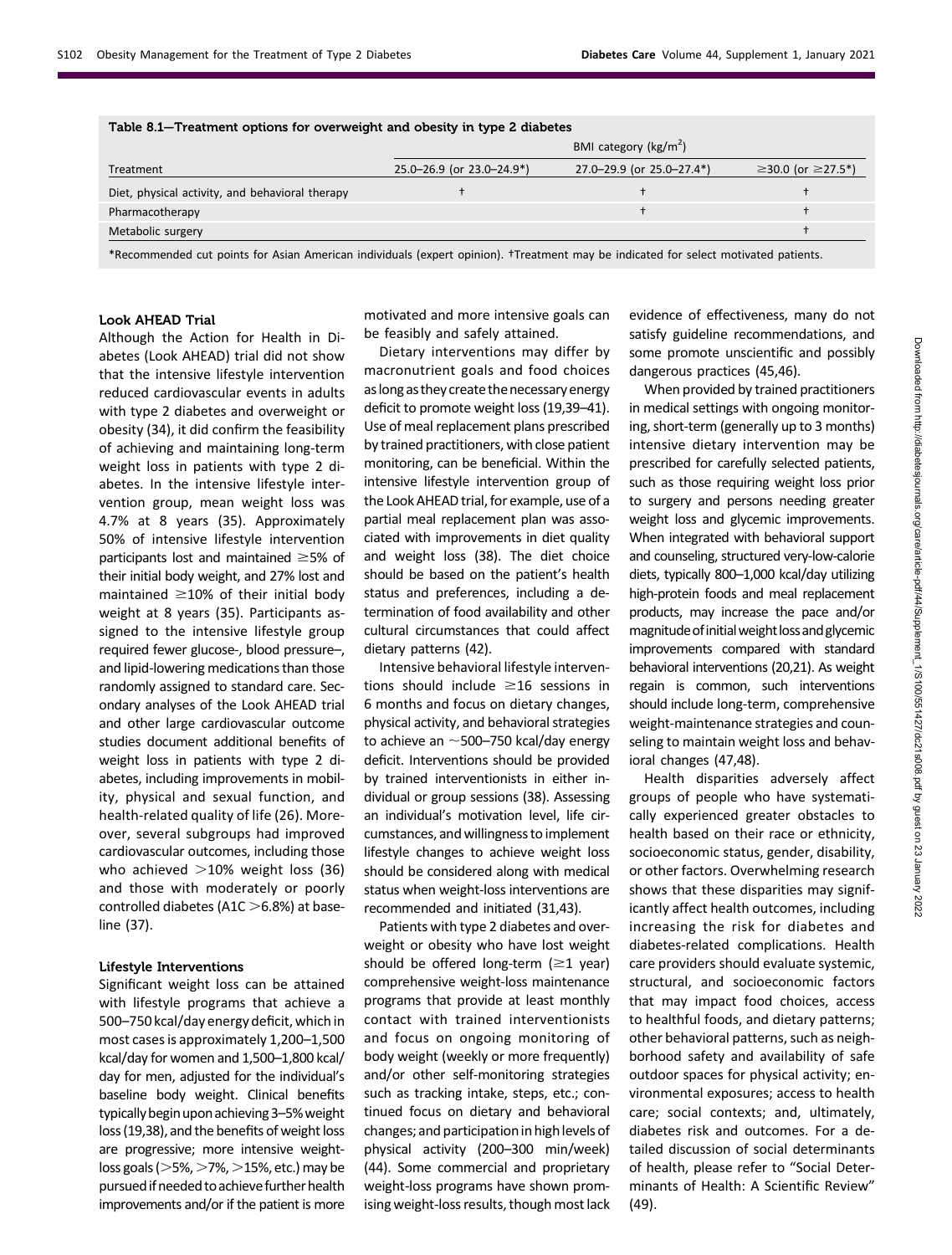|                                                                                             | Table 8.2-Medications approved by the FDA for the treatment of obesity          |                                                     |                                                                       |                                                            | 1-Year (52- or 56-week) mean weight                                  |                                                                                                     |                                                                                                                                                                                                                                                                                                                        |
|---------------------------------------------------------------------------------------------|---------------------------------------------------------------------------------|-----------------------------------------------------|-----------------------------------------------------------------------|------------------------------------------------------------|----------------------------------------------------------------------|-----------------------------------------------------------------------------------------------------|------------------------------------------------------------------------------------------------------------------------------------------------------------------------------------------------------------------------------------------------------------------------------------------------------------------------|
| Medication name                                                                             | maintenance<br>Typical adult<br>dose                                            | Average wholesale<br>price (30-day<br>supply) (118) | National Average<br>Drug Acquisition<br>Cost (30-day<br>supply) (119) | Treatment<br>arms                                          | Weight loss (% loss<br>from baseline)<br>loss (% loss from baseline) | Common side effects (120-124)                                                                       | Possible safety concerns/<br>considerations (120-124)                                                                                                                                                                                                                                                                  |
| Sympathomimetic amine anorectic<br>Short-term treatment (<12 weeks)<br>Phentermine<br>(125) | 8-37.5 mg q.d.*                                                                 | \$5-\$46 (37.5 mg<br>dose)                          | \$3 (37.5 mg dose)                                                    | 7.5 mg q.d. <sup>+</sup><br>15 mg q.d. <sup>+</sup><br>PBO | 6.1<br>5.5<br>1.2                                                    | Dry mouth, insomnia, dizziness,<br>pressure, elevated heart rate<br>irritability, increased blood   | combination with monoamine<br>• Contraindicated for use in<br>oxidase inhibitors                                                                                                                                                                                                                                       |
| Long-term treatment (>12 weeks)<br>Lipase inhibitor<br>Orlistat (3)                         | 60 mg t.i.d. (OTC)<br>120 mg t.i.d. (Rx)                                        | $$41 - $82$<br>\$823                                | \$556<br>\$41                                                         | 120 mg t.i.d.‡<br><b>PBO</b>                               | 9.6<br>5.6                                                           | Abdominal pain, flatulence,<br>fecal urgency                                                        | · Potential malabsorption of fat-soluble<br>vitamins (A, D, E, K) and of certain<br>thyroid hormone, anticonvulsants,<br>· Rare cases of severe liver injury<br>medications (e.g., cyclosporine,<br>· Nephrolithiasis<br>· Cholelithiasis<br>reported<br>etc.)                                                         |
| Phentermine/<br>topiramate<br>ER (126)                                                      | Sympathomimetic amine anorectic/antiepileptic combination<br>7.5 mg/46 mg q.d.§ | $$223$ $(7.5 \text{ mg})$<br>46 mg dose)            | $$179$ $(7.5 \, \text{mg})$<br>46 mg dose)                            | 15 mg/92 mg q.d.  <br>7.5 mg/46 mg q.d.  <br><b>PBO</b>    | 9.8<br>7.8<br>1.2                                                    | xerostomia, increased blood<br>insomnia, nasopharyngitis,<br>Constipation, paresthesia,<br>pressure | combination with monoamine<br>· Acute angle-closure glaucoma<br>• Contraindicated for use in<br><b>Cognitive impairment</b><br>oxidase inhibitors<br>· Birth defects                                                                                                                                                   |
| bupropion<br>Naltrexone/<br>ER (15)                                                         | Opioid antagonist/antidepressant combination<br>16 mg/180 mg b.i.d.             | \$334                                               | \$266                                                                 | 16 mg/180 mg b.i.d.<br><b>DBO</b>                          | 5.0<br>1.8                                                           | Constipation, nausea, headache,<br>xerostomia, insomnia, elevated<br>heart rate and blood pressure  | • Contraindicated for use with chronic<br>persons younger than 24 years old<br>· Risk of suicidal behavior/ideation in<br>uncontrolled hypertension and/or<br>• Contraindicated in patients with<br>· Acute angle-closure glaucoma<br>who have depression<br>Black box warning:<br>seizure disorders<br>opioid therapy |
|                                                                                             |                                                                                 |                                                     |                                                                       |                                                            |                                                                      |                                                                                                     | Continued on p. S104                                                                                                                                                                                                                                                                                                   |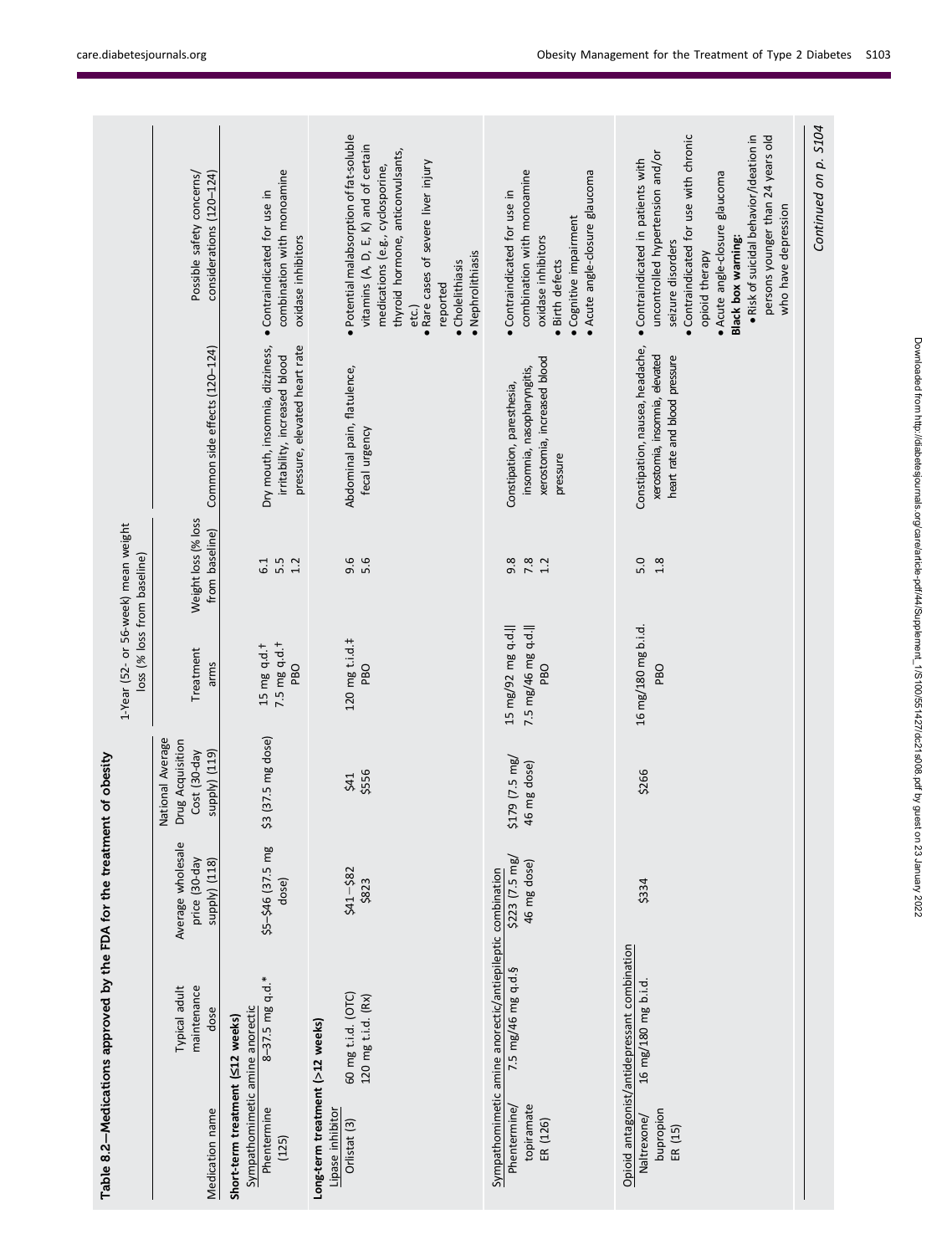|                     |                                                                    | Possible safety concerns/<br>considerations (120-124)                 | clinical trials but causality has not been<br>disease when initiating or increasing<br>· Use caution in patients with kidney<br>dose due to potential risk of acute<br>· Pancreatitis has been reported in<br>• Risk of thyroid C-cell tumors in<br>rodents; human relevance not<br>established. Discontinue if<br>pancreatitis is suspected.<br>Black box warning:<br>determined<br>kidney injury | All medications are contraindicated in women who are or may become pregnant. Women of reproductive potential must be counseled regarding the use of reliable methods of contraception. Select safety and side<br>placebo; q.d., daily; Rx, prescription; t.i.d., three times daily. * Use lowest effective dose; maximum appropriate dose is 37.5 mg. † Duration of treatment was 28 weeks in a general obese adult population. **Agent has<br>effect information is provided; for a comprehensive discussion of safety considerations, please refer to the prescribing information for each agent. b.i.d., twice daily; ER, extended release; OTC, over the counter; PBO,<br>demonstratedcardiovascular safety in adedicated cardiovascular outcome trial (127). ‡Enrolled participants had normal (79%) or impaired (21%) glucose tolerance. §Maximum dose, depending on response, is 15 mg/ |
|---------------------|--------------------------------------------------------------------|-----------------------------------------------------------------------|----------------------------------------------------------------------------------------------------------------------------------------------------------------------------------------------------------------------------------------------------------------------------------------------------------------------------------------------------------------------------------------------------|------------------------------------------------------------------------------------------------------------------------------------------------------------------------------------------------------------------------------------------------------------------------------------------------------------------------------------------------------------------------------------------------------------------------------------------------------------------------------------------------------------------------------------------------------------------------------------------------------------------------------------------------------------------------------------------------------------------------------------------------------------------------------------------------------------------------------------------------------------------------------------------------|
|                     |                                                                    | Common side effects (120-124)                                         | esophageal reflux), injection site<br>reactions, elevated heart rate<br>(nausea, vomiting, diarrhea,<br>Gastrointestinal side effects                                                                                                                                                                                                                                                              |                                                                                                                                                                                                                                                                                                                                                                                                                                                                                                                                                                                                                                                                                                                                                                                                                                                                                                |
|                     | 1-Year (52- or 56-week) mean weight<br>loss (% loss from baseline) | Weight loss (% loss<br>from baseline)                                 | 6.7<br>4.7<br>2.0                                                                                                                                                                                                                                                                                                                                                                                  |                                                                                                                                                                                                                                                                                                                                                                                                                                                                                                                                                                                                                                                                                                                                                                                                                                                                                                |
|                     |                                                                    | Treatment<br>arms                                                     | 3.0 mg q.d.<br>1.8 mg q.d.<br>PBO                                                                                                                                                                                                                                                                                                                                                                  |                                                                                                                                                                                                                                                                                                                                                                                                                                                                                                                                                                                                                                                                                                                                                                                                                                                                                                |
|                     |                                                                    | National Average<br>Drug Acquisition<br>Cost (30-day<br>(611) (Viddns | \$1,243                                                                                                                                                                                                                                                                                                                                                                                            | diabetes or impaired glucose tolerance.                                                                                                                                                                                                                                                                                                                                                                                                                                                                                                                                                                                                                                                                                                                                                                                                                                                        |
|                     |                                                                    | Average wholesale<br>price (30-day<br>supply) (118)                   | \$1,557                                                                                                                                                                                                                                                                                                                                                                                            |                                                                                                                                                                                                                                                                                                                                                                                                                                                                                                                                                                                                                                                                                                                                                                                                                                                                                                |
|                     |                                                                    | Typical adult<br>maintenance<br>dose                                  | 3 mg q.d.                                                                                                                                                                                                                                                                                                                                                                                          |                                                                                                                                                                                                                                                                                                                                                                                                                                                                                                                                                                                                                                                                                                                                                                                                                                                                                                |
| Table 8.2-Continued |                                                                    | Medication name                                                       | Glucagon-like peptide 1 receptor agonist<br>Liraglutide (16)**                                                                                                                                                                                                                                                                                                                                     | 92 mg q.d.   Approximately 68% of enrolled participants had type 2                                                                                                                                                                                                                                                                                                                                                                                                                                                                                                                                                                                                                                                                                                                                                                                                                             |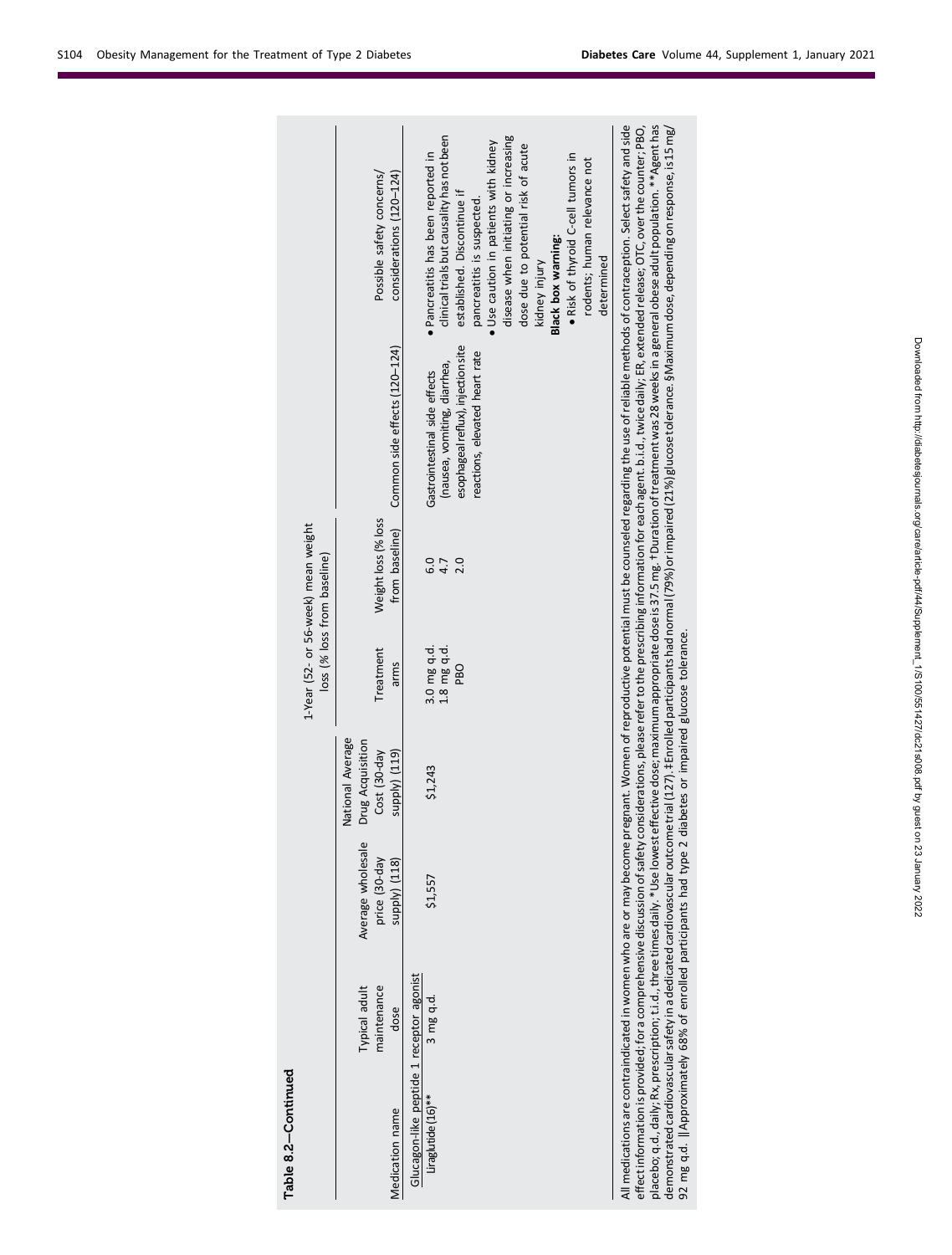# PHARMACOTHERAPY

#### Recommendations

- 8.12 When choosing glucose-lowering medications for patients with type 2 diabetes and overweight or obesity, consider the medication's effect on weight. B
- 8.13 Whenever possible, minimize medications for comorbid conditions that are associated with weight gain. E
- 8.14 Weight-loss medications are effective as adjuncts to diet, physical activity, and behavioral counseling for selected patients with type 2 diabetes and BMI  $\geq$ 27 kg/m<sup>2</sup>. Potential benefits and risks must be considered. A
- 8.15 If a patient's response to weightloss medication is effective (typically defined as  $>5%$  weight loss after 3 months' use), further weight loss is likely with continued use. When early response is insufficient (typically  $<$ 5% weight loss after 3 months' use), or if there are significant safety or tolerability issues, consider discontinuation of the medication and evaluate alternative medications or treatment approaches. A

## Glucose-Lowering Therapy

A meta-analysis of 227 randomized controlled trials of glucose-lowering treatments in type 2 diabetes found that A1C changes were not associated with baseline BMI, indicating that patients with obesity can benefit from the same types of treatments for diabetes as normal-weight patients (50). As numerous effective medications are available, when considering medication regimens health care providers should consider each medication's effect on weight. Agents associated with varying degrees of weight loss include metformin,  $\alpha$ -glucosidase inhibitors, sodiumglucose cotransporter 2 inhibitors, glucagon-like peptide 1 receptor agonists, and amylin mimetics. Dipeptidyl peptidase 4 inhibitors are weight neutral. In contrast, insulin secretagogues, thiazolidinediones, and insulin are often associated with weight gain (see Section 9 "Pharmacologic Approaches to Glycemic Treatment,"[https://doi.org/10.2337/](https://care.diabetesjournals.org/lookup/doi/10.2337/dc21-s009) [dc21-s009\)](https://care.diabetesjournals.org/lookup/doi/10.2337/dc21-s009).

## Concomitant Medications

Providers should carefully review the patient's concomitant medications and, whenever possible, minimize or provide alternatives for medications that promote weight gain. Examples of medications associated with weight gain include antipsychotics (e.g., clozapine, olanzapine, risperidone, etc.), some antidepressants (e.g., tricyclic antidepressants, some selective serotonin reuptake inhibitors, and monoamine oxidase inhibitors), glucocorticoids, injectable progestins, some anticonvulsants (e.g., gabapentin, pregabalin), and possibly sedating antihistamines and anticholinergics (51).

#### Approved Weight-Loss Medications

The U.S. Food and Drug Administration (FDA) has approved medications for both short-term and long-term weight management as adjuncts to diet, exercise, and behavioral therapy. Nearly all FDAapproved medications for weight loss have been shown to improve glycemic control in patients with type 2 diabetes and delay progression to type 2 diabetes in patients at risk (52). Phentermine and other older adrenergic agents are indicated for short-term ( $\leq$ 12 weeks) treatment (53). Four weight-loss medications are FDA approved for long-term use  $(>12$ weeks) in patients with BMI  $\geq$ 27 kg/m<sup>2</sup> with one or more obesity-associated comorbid condition (e.g., type 2 diabetes, hypertension, and/or dyslipidemia) who are motivated to lose weight (52). Medications approved by the FDA for the treatment of obesity are summarized in Table 8.2. The rationale for weight-loss medication use is to help patients adhere to dietary recommendations, in most cases by modulating appetite or satiety. Providers should be knowledgeable about the product label and should balance the potential benefits of successful weight loss against the potential risks of the medication for each patient. These medications are contraindicated in women who are pregnant or actively trying to conceive and not recommended for use in women who are nursing. Women of reproductive potential should receive counseling regarding the use of reliable methods of contraception.

## Assessing Efficacy and Safety

Upon initiating weight-loss medication, assess efficacy and safety at least monthly for the first 3 months and at least quarterly thereafter. Modeling from published clinical trials consistently shows that early responders have improved long-term outcomes (54–56). Unless clinical circumstances (such as poor tolerability) or other considerations (such as financial expense or patient preference) suggest otherwise, those who achieve sufficient early weight loss upon starting a chronic weight-loss medication (typically defined as  $>5\%$ weight loss after 3 months' use) should continue the medication. When early use appears ineffective (typically  $\leq$ 5% weight loss after 3 months' use), it is unlikely that continued use will improve weight outcomes; as such, it should be recommended to discontinue the medication and consider other treatment options.

# MEDICAL DEVICES FOR WEIGHT LOSS

Several minimally invasive medical devices have been approved by the FDA for short-term weight loss (57,58). It remains to be seen how these are used for obesity treatment. Given the high cost, limited insurance coverage, and paucity of data in people with diabetes at this time, medical devices for weight loss are currently not considered to be the standard of care for obesity management in people with type 2 diabetes.

## METABOLIC SURGERY

#### Recommendations

- 8.16 Metabolic surgery should be a recommended option to treat type 2 diabetes in screened surgical candidates with BMI  $\geq$ 40  $\text{kg/m}^2 \text{(BMI)} \geq 37.5 \text{ kg/m}^2$  in Asian Americans) and in adults with BMI 35.0-39.9 kg/m<sup>2</sup> (32.5-37.4 kg/m<sup>2</sup> in Asian Americans) who do not achieve durable weight loss and improvement in comorbidities (including hyperglycemia) with nonsurgical methods. A
- 8.17 Metabolic surgery may be considered as an option to treat type 2 diabetes in adults with BMI 30.0-34.9 kg/m<sup>2</sup> (27.5-32.4 kg/m<sup>2</sup> in Asian Americans) who do not achieve durable weight loss and improvement in comorbidities (including hyperglycemia) with nonsurgical methods. A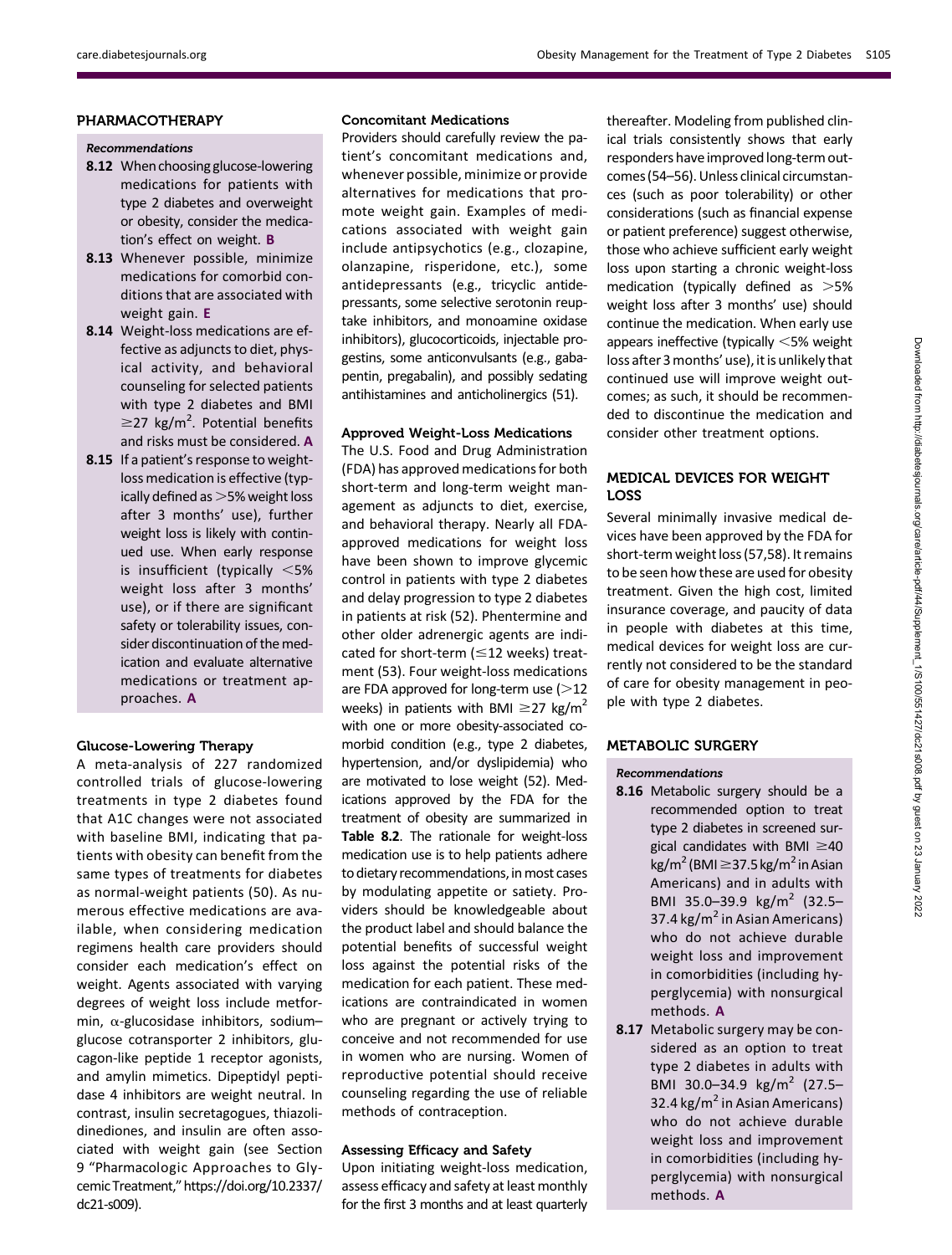- 8.18 Metabolic surgery should be performed in high-volume centers with multidisciplinary teams knowledgeable about and experienced in the management of diabetes and gastrointestinal surgery. E
- 8.19 Long-term lifestyle support and routine monitoring of micronutrient and nutritional statusmust be provided to patients after surgery, according to guidelines for postoperative management of metabolic surgery by national and international professional societies. C
- 8.20 People being considered for metabolic surgery should be evaluated for comorbid psychological conditions and social and situational circumstances that have the potential to interfere with surgery outcomes. **B**
- 8.21 People who undergo metabolic surgery should routinely be evaluated to assess the need for ongoing mental health services to help with the adjustment to medical and psychosocial changes after surgery. C

Several gastrointestinal (GI) operations, including partial gastrectomies and bariatric procedures (44), promote dramatic and durable weight loss and improvement of type 2 diabetes in many patients. Given the magnitude and rapidity of the effect of GI surgery on hyperglycemia and experimental evidence that rearrangements of GI anatomy similar to those in some metabolic procedures directly affect glucose homeostasis (45), GI interventions have been suggested as treatments for type 2 diabetes, and in that context they are termed "metabolic surgery."

A substantial body of evidence has now been accumulated, including data from numerous randomized controlled (nonblinded) clinical trials, demonstrating that metabolic surgery achieves superior glycemic control and reduction of cardiovascular risk factors in patients with type 2 diabetes and obesity compared with various lifestyle/medical interventions (17). Improvements in microvascular complications of diabetes, cardiovascular disease, and cancer have been observed only in nonrandomized

observational studies (59–70). Cohort studies attempting to match surgical and nonsurgical subjects suggest that the procedure may reduce longer-term mortality (60,71).

While several surgical options are available, the overwhelming majority of procedures in the U.S. are vertical sleeve gastrectomy and Roux-en-Y gastric bypass (RYGB). Both procedures result in an anatomically smaller stomach pouch and often robust changes in enteroendocrine hormones. On the basis of this mounting evidence, several organizations and government agencies have recommended expanding the indications for metabolic surgery to include patients with type 2 diabetes who do not achieve durable weight loss and improvement in comorbidities (including hyperglycemia) with reasonable nonsurgical methods at BMIs as low as 30 kg/m<sup>2</sup> (27.5 kg/m<sup>2</sup> for Asian Americans) (72–79). Randomized controlled trials have documented diabetes remission during postoperative follow-up ranging from 1 to 5 years in 30–63% of patients with RYGB, which generally leads to greater degrees and lengths of remission compared with other bariatric surgeries (17,80). Available data suggest an erosion of diabetes remission over time (81): 35–50% or more of patients who initially achieve remission of diabetes eventually experience recurrence. However, the median diseasefree period among such individuals following RYGB is 8.3 years (82,83). With or without diabetes relapse, the majority of patients who undergo surgery maintain substantial improvement of glycemic control from baseline for at least 5 years (84,85) to 15 years (60,61,83,86–88).

Exceedingly few presurgical predictors of success have been identified, but younger age, shorter duration of diabetes (e.g.,  $<$ 8 years) (89), nonuse of insulin, maintenance of weight loss, and better glycemic control are consistently associated with higher rates of diabetes remission and/or lower risk of weight regain (60,87,89,90). Greater baseline visceral fat area may also help to predict better postoperative outcomes, especially among Asian American patients with type 2 diabetes, who typically have more visceral fat compared with Caucasians with diabetes of the same BMI (91). Beyond improving glycemia, metabolic surgery has been shown to confer additional health benefits in

randomized controlled trials, including substantial reductions in cardiovascular disease risk factors (17), reductions in incidence of microvascular disease (92), and enhancements in quality of life (84,89,93).

Although metabolic surgery has been shown to improve the metabolic profiles of patients with type 1 diabetes and morbid obesity, establishing the role of metabolic surgery in such patients will require larger and longer studies (94).

Metabolic surgery is more expensive than nonsurgical management strategies, but retrospective analyses and modeling studies suggest that metabolic surgery may be cost-effective or even cost-saving for patients with type 2 diabetes. However, results are largely dependent on assumptions about the long-term effectiveness and safety of the procedures (95,96).

#### Adverse Effects

The safety of metabolic surgery has improved significantly over the past several decades, with continued refinement of minimally invasive approaches (laparoscopic surgery), enhanced training and credentialing, and involvement of multidisciplinary teams. Mortality rates with metabolic operations are typically 0.1– 0.5%, similar to cholecystectomy or hysterectomy (97–101). Morbidity has also dramatically declined with laparoscopic approaches. Major complications and need for operative reintervention occur in 2–6% of those undergoing bariatric surgery, with other minor complications in up to 15% (97–106). These rates compare favorably with those for other commonly performed elective operations (101). Empirical data suggest that proficiency of the operating surgeon is an important factor for determining mortality, complications, reoperations, and readmissions (107). Accordingly, metabolic surgery should be performed in high-volume centers with multidisciplinary teams knowledgeable about and experienced in the management of diabetes and GI surgery.

Longer-term concerns include dumping syndrome (nausea, colic, and diarrhea), vitamin and mineral deficiencies, anemia, osteoporosis, and severe hypoglycemia (108). Long-term nutritional and micronutrient deficiencies and related complications occur with variable frequency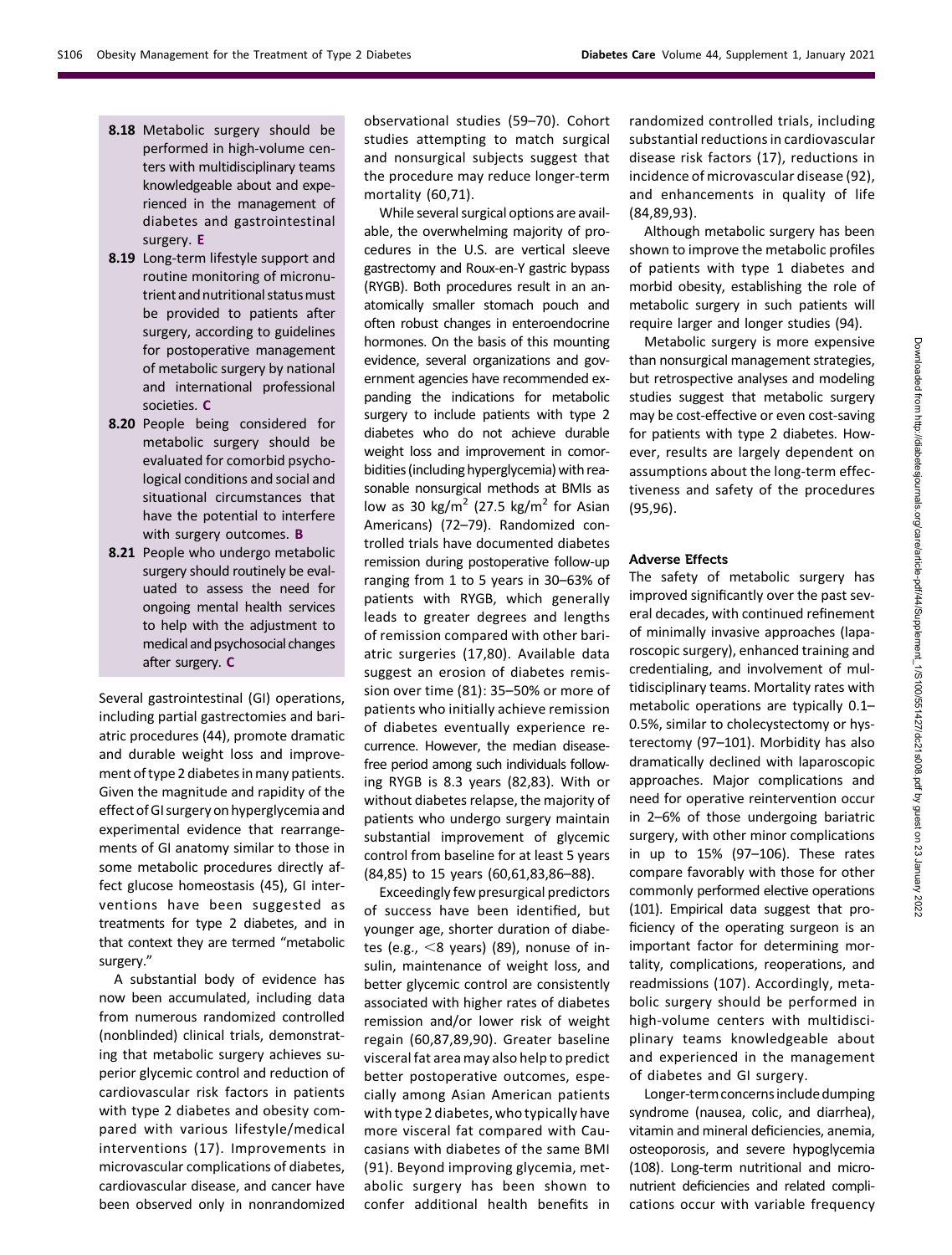depending on the type of procedure and require lifelong vitamin/nutritional supplementation; thus, long-term lifestyle support and routine monitoring of micronutrient and nutritional status should be provided to patients after surgery (109,110). Postprandial hypoglycemia is most likely to occur with RYGB (110,111). The exact prevalence of symptomatic hypoglycemia is unknown. In one study, it affected 11% of 450 patients who had undergone RYGB or vertical sleeve gastrectomy (108). Patients who undergo metabolic surgery may be at increased risk for substance use, including drug and alcohol use and cigarette smoking. Additional potential risks of metabolic surgery that have been described include worsening or new-onset depression and/or anxiety, need for additional GI surgery, and suicidal ideation (112–115).

People with diabetes presenting for metabolic surgery also have increased rates of depression and other major psychiatric disorders (116). Candidates for metabolic surgery with histories of alcohol, tobacco, or substance abuse or significant depression, suicidal ideation, or other mental health conditions should therefore first be assessed by a mental health professional with expertise in obesity management prior to consideration for surgery (117). Surgery should be postponed in patients with alcohol or substance abuse disorders, significant depression, suicidal ideation, or other mental health conditions until these conditions have been fully addressed. Individuals with preoperative psychopathology should be assessed regularly following metabolic surgery to optimize mental health management and to ensure that psychiatric symptoms do not interfere with weight loss and lifestyle changes.

#### References

1. Knowler WC, Barrett-Connor E, Fowler SE, et al.; Diabetes Prevention Program Research Group. Reduction in the incidence of type 2 diabetes with lifestyle intervention or metformin. N Engl J Med 2002;346:393–403

2. Garvey WT, Ryan DH, Henry R, et al. Prevention of type 2 diabetes in subjects with prediabetes and metabolic syndrome treated with phentermine and topiramate extended release. Diabetes Care 2014;37:912–921

3. Torgerson JS, Hauptman J, Boldrin MN, Sjöström L. XENical in the prevention of Diabetes in Obese Subjects (XENDOS) study: a randomized study of orlistat as an adjunct to lifestyle changes for the prevention of type 2 diabetes in obese patients. Diabetes Care 2004;27:155–161

4. le Roux CW, Astrup A, Fujioka K, et al.; SCALE Obesity Prediabetes NN8022-1839 Study Group. 3 years of liraglutide versus placebo for type 2

diabetes risk reduction and weight management in individuals with prediabetes: a randomised, double-blind trial. Lancet 2017;389:1399–1409 5. Booth H, Khan O, Prevost T, et al. Incidence of type 2 diabetes after bariatric surgery: population-based matched cohort study. Lancet Diabetes Endocrinol 2014;2:963–968

6. UKPDS Group. UK Prospective Diabetes Study 7: response of fasting plasma glucose to diet therapy in newly presenting type II diabetic patients. Metabolism 1990;39:905–912

7. GoldsteinDJ.Beneficial healtheffectsofmodest weight loss. Int J Obes Relat Metab Disord 1992; 16:397–415

8. Pastors JG, Warshaw H, Daly A, Franz M, Kulkarni K. The evidence for the effectiveness of medical nutrition therapy in diabetes management. Diabetes Care 2002;25:608–613

9. Lim EL, Hollingsworth KG, Aribisala BS, Chen MJ, Mathers JC, Taylor R. Reversal of type 2 diabetes: normalisation of beta cell function in association with decreased pancreas and liver triacylglycerol. Diabetologia 2011;54:2506–2514 10. Jackness C, Karmally W, Febres G, et al. Very low-calorie diet mimics the early beneficial effect of Roux-en-Y gastric bypass on insulin sensitivity and  $\beta$ -cell function in type 2 diabetic patients. Diabetes 2013;62:3027–3032

11. Rothberg AE, McEwen LN, Kraftson AT, Fowler CE, Herman WH. Very-low-energy diet for type 2 diabetes: an underutilized therapy? J Diabetes Complications 2014;28:506–510

12. Hollander PA, Elbein SC, Hirsch IB, et al. Role of orlistat in the treatment of obese patients with type 2 diabetes. A 1-year randomized doubleblind study. Diabetes Care 1998;21:1288–1294 13. Garvey WT, Ryan DH, Bohannon NJV, et al. Weight-loss therapy in type 2 diabetes: effects of phentermine and topiramate extended release. Diabetes Care 2014;37:3309–3316

14. O'Neil PM, Smith SR, Weissman NJ, et al. Randomized placebo-controlled clinical trial of lorcaserin for weight loss in type 2 diabetes mellitus: the BLOOM-DM study. Obesity (Silver Spring) 2012;20:1426–1436

15. Hollander P, Gupta AK, Plodkowski R, et al.; COR-Diabetes Study Group. Effects of naltrexone sustained-release/bupropion sustained-release combination therapy on body weight and glycemic parameters in overweight and obese patients with type 2 diabetes. Diabetes Care 2013;36:4022–4029

16. Davies MJ, Bergenstal R, Bode B, et al.; NN8022-1922 Study Group. Efficacy of liraglutide for weight loss among patients with type 2 diabetes: the SCALE diabetes randomized clinical trial. JAMA 2015;314:687–699

17. Rubino F, Nathan DM, Eckel RH, et al.; Delegates of the 2nd Diabetes Surgery Summit. Metabolic surgery in the treatment algorithm for type 2 diabetes: a joint statement by international diabetes organizations. Diabetes Care 2016; 39:861–877

18. Steven S, Hollingsworth KG, Al-Mrabeh A, et al. Very low-calorie diet and 6 months of weight stability in type 2 diabetes: pathophysiological changes in responders and nonresponders. Diabetes Care 2016;39:808–815

19. Jensen MD, Ryan DH, Apovian CM, et al.; American College of Cardiology/American Heart Association Task Force on Practice Guidelines; Obesity Society. 2013 AHA/ACC/TOS guideline

for the management of overweight and obesity in adults: a report of the American College of Cardiology/American Heart Association Task Force on Practice Guidelines and The Obesity Society. J Am Coll Cardiol 2014;63(25 Pt B):2985–3023

20. Lean ME, Leslie WS, Barnes AC, et al. Primary care-led weight management for remission of type 2 diabetes (DiRECT): an open-label, clusterrandomised trial. Lancet 2018;391:541–551

21. Lean MEJ, Leslie WS, Barnes AC, et al. Durability of a primary care-led weight-management intervention for remission of type 2 diabetes: 2-year results of the DiRECT open-label, clusterrandomised trial. Lancet Diabetes Endocrinol 2019;7:344–355

22. AMA Manual of Style Committee. AMA Manual of Style: A Guide for Authors and Editors. 11th ed. New York, Oxford University Press, 2020

23. American Medical Association. Person-First Language for Obesity H-440.821. Accessed16 September 2020. Available from [https://policysearch](https://policysearch.ama-assn.org/policyfinder/detail/obesity?uri=%2FAMADoc%2FHOD.xml-H-440.821.xml) .ama-assn.org/policyfi[nder/detail/obesity?uri](https://policysearch.ama-assn.org/policyfinder/detail/obesity?uri=%2FAMADoc%2FHOD.xml-H-440.821.xml)=% [2FAMADoc%2FHOD.xml-H-440.821.xml](https://policysearch.ama-assn.org/policyfinder/detail/obesity?uri=%2FAMADoc%2FHOD.xml-H-440.821.xml)

23a. Rubino F, Puhl RM, Cummings DE, et al. Joint international consensus statement for ending stigma of obesity. Nat Med 2020;26:485–497 24. WHO Expert Consultation. Appropriate bodymass index for Asian populations and its implications for policy and intervention strategies. Lancet 2004;363:157–163

25. Araneta MRG, Kanaya A, Hsu WC, et al. Optimum BMI cut points to screen Asian Americans for type 2 diabetes. Diabetes Care 2015; 38:814–820

26. Yancy CW, Jessup M, Bozkurt B, et al.; American College of Cardiology Foundation; American Heart Association Task Force on Practice Guidelines. 2013 ACCF/AHA guideline for the management of heart failure: a report of the American College of Cardiology Foundation/ American Heart Association Task Force on Practice Guidelines. J Am Coll Cardiol 2013;62:e147– e239

27. Bosch X, Monclús E, Escoda O, et al. Unintentional weight loss: clinical characteristics and outcomes in a prospective cohort of 2677 patients. PLoS One. 2017;12:e0175125

28. Wilding JPH. The importance of weight management in type 2 diabetesmellitus. Int J Clin Pract 2014;68:682–691

29. Van Gaal L, Scheen A. Weight management in type 2 diabetes: current and emerging approaches to treatment. Diabetes Care 2015;38: 1161–1172

30. Kushner RF, Batsis JA, Butsch WS, et al. Weight history in clinical practice: the state of the science and future directions. Obesity (Silver Spring) 2020;28:9–17

31. Warren J, Smalley B, Barefoot N. Higher motivation for weight loss in African American than Caucasian rural patients with hypertension and/or diabetes. Ethn Dis 2016;26:77–84

32. Rothberg AE, McEwen LN, Kraftson AT, et al. Impact of weight loss on waist circumference and the components of the metabolic syndrome. BMJ Open Diabetes Res Care 2017;5:e000341 33. Evert AB, Dennison M, Gardner CD, et al. Nutrition therapy for adults with diabetes or prediabetes: a consensus report. Diabetes Care 2019;42:731–754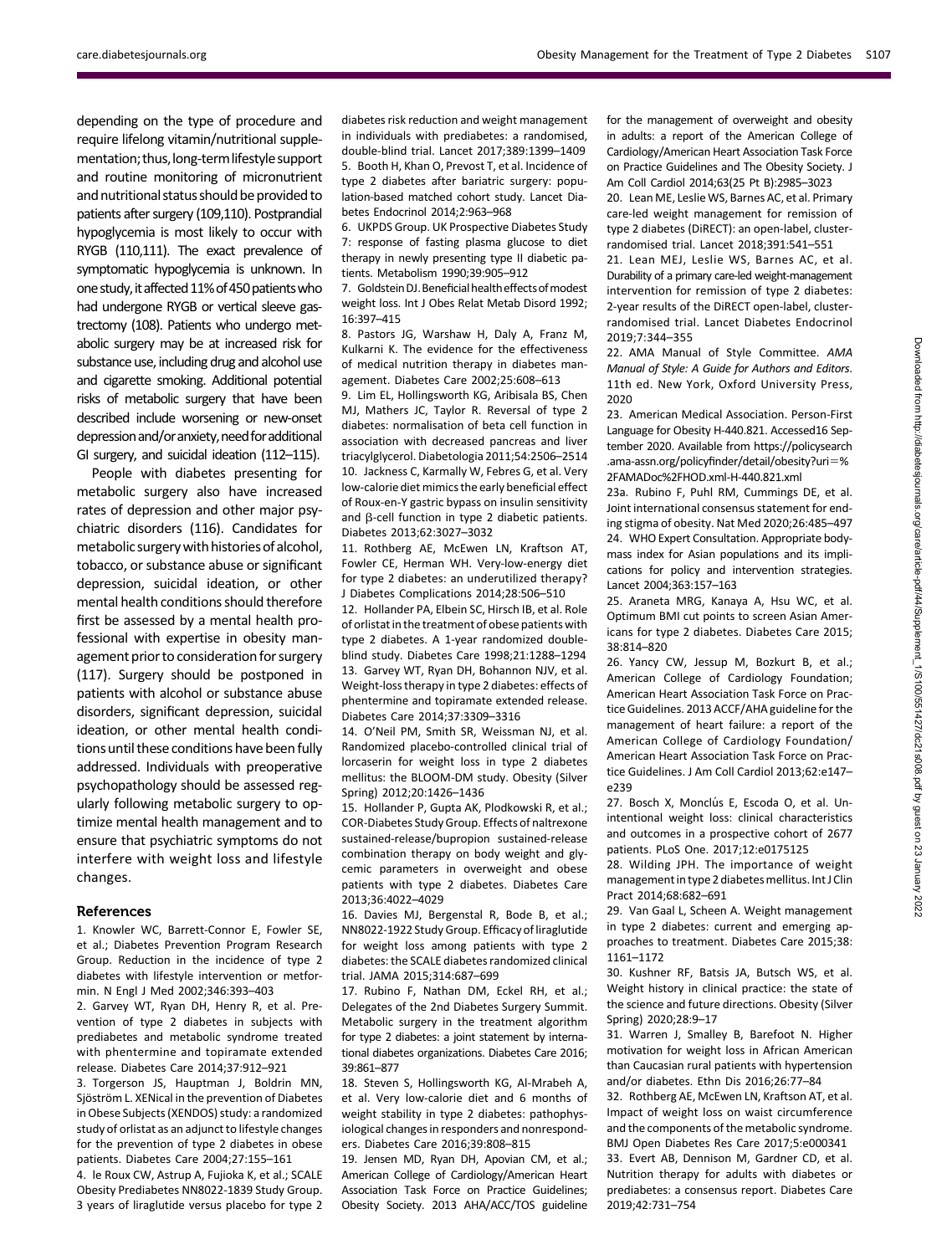34. Look AHEAD Research Group;Wing RR, Bolin P, Brancati FL, et al. Cardiovascular effects of intensive lifestyle intervention in type 2 diabetes. N Engl J Med 2013;369:145–154

35. Look AHEAD Research Group. Eight-year weight losses with an intensive lifestyle intervention: the Look AHEAD study. Obesity (Silver Spring) 2014;22:5–13

36. Gregg EW, Jakicic JM, Blackburn G, et al.; Look AHEAD Research Group. Association of the magnitude of weight loss and changes in physical fitness with long-term cardiovascular disease outcomes in overweight or obese people with type 2 diabetes: a post-hoc analysis of the Look AHEAD randomised clinical trial. Lancet Diabetes Endocrinol 2016;4:913–921

37. Baum A, Scarpa J, Bruzelius E, Tamler R, Basu S, Faghmous J. Targeting weight loss interventions to reduce cardiovascular complications of type 2 diabetes: a machine learning-based posthoc analysis of heterogeneous treatment effects in the Look AHEAD trial. Lancet Diabetes Endocrinol 2017;5:808–815

38. Franz MJ, Boucher JL, Rutten-Ramos S, VanWormer JJ. Lifestyle weight-loss intervention outcomes in overweight and obese adults with type 2 diabetes: a systematic review and metaanalysis of randomized clinical trials. J Acad Nutr Diet 2015;115:1447–1463

39. Sacks FM, Bray GA, Carey VJ, et al. Comparison of weight-loss diets with different compositions of fat, protein, and carbohydrates. N Engl J Med 2009;360:859–873

40. de Souza RJ, Bray GA, Carey VJ, et al. Effects of 4 weight-loss diets differing in fat, protein, and carbohydrate on fat mass, lean mass, visceral adipose tissue, and hepatic fat: results from the POUNDS LOST trial. Am J Clin Nutr 2012;95:614– 625

41. Johnston BC, Kanters S, Bandayrel K, et al. Comparison of weight loss among named diet programs in overweight and obese adults: a metaanalysis. JAMA 2014;312:923–933

42. Leung CW, Epel ES, Ritchie LD, Crawford PB, Laraia BA. Food insecurity is inversely associated with diet quality of lower-income adults. J Acad Nutr Diet 2014;114:1943–53.e2

43. Kahan S, Manson JE. Obesity treatment, beyond the guidelines: practical suggestions for clinical practice. JAMA 2019;321:1349– 1350

44. Donnelly JE, Blair SN, Jakicic JM, Manore MM, Rankin JW, Smith BK; American College of Sports Medicine. American College of Sports Medicine Position Stand. Appropriate physical activity intervention strategies for weight loss and prevention of weight regain for adults. Med Sci Sports Exerc 2009;41:459–471

45. Gudzune KA, Doshi RS, Mehta AK, et al. Efficacy of commercial weight-loss programs: an updated systematic review. Ann Intern Med 2015;162:501–512

46. Bloom B, Mehta AK, Clark JM, Gudzune KA. Guideline-concordant weight-loss programs in an urban area are uncommon and difficult to identify through the internet. Obesity (Silver Spring) 2016;24:583–588

47. Tsai AG, Wadden TA. The evolution of verylow-calorie diets: an update and meta-analysis. Obesity (Silver Spring) 2006;14:1283–1293

48. Johansson K, Neovius M, Hemmingsson E. Effects of anti-obesity drugs, diet, and exercise on

weight-loss maintenance after a very-low-calorie diet or low-calorie diet: a systematic review and meta-analysis of randomized controlled trials. Am J Clin Nutr 2014;99:14–23

49. Hill-Briggs F, Adler NE, Berkowitz SA, et al. Social determinants of health and diabetes: a scientific review. Diabetes Care. 2 November 2020 [Epub ahead of print]. DOI: 10.2337/dci20- 0053

50. Cai X, Yang W, Gao X, Zhou L, Han X, Ji L. Baseline body mass index and the efficacy of hypoglycemic treatment in type 2 diabetes: a meta-analysis. PLoS One 2016;11:e0166625 51. Domecq JP, Prutsky G, Leppin A, et al. Clinical review: drugs commonly associated with weight change: a systematic review and metaanalysis. J Clin Endocrinol Metab 2015;100:363– 370

52. Kahan S, Fujioka K. Obesity pharmacotherapy in patients with type 2 diabetes. Diabetes Spectr 2017;30:250–257

53. Drugs.com. Phentermine [FDA prescribing information]. Accessed 29 October 2020. Available from [https://www.drugs.com/pro/phentermine.](https://www.drugs.com/pro/phentermine.html) [html](https://www.drugs.com/pro/phentermine.html)

54. Apovian CM, Aronne LJ, Bessesen DH, et al.; Endocrine Society. Pharmacological management of obesity: an Endocrine Society clinical practice guideline. J Clin Endocrinol Metab 2015; 100:342–362

55. Fujioka K, O'Neil PM, Davies M, et al. Early weight loss with liraglutide 3.0mg predicts 1-year weight loss and is associated with improvements in clinical markers. Obesity (Silver Spring) 2016; 24:2278–2288

56. Fujioka K, Plodkowski R, O'Neil PM, Gilder K, Walsh B, Greenway FL. The relationship between early weight loss and weight loss at 1 year with naltrexone ER/bupropion ER combination therapy. Int J Obes 2016;40:1369–1375

57. Sullivan S. Endoscopic medical devices for primary obesity treatment in patients with diabetes. Diabetes Spectr 2017;30:258–264

58. Greenway FL, Aronne LJ, Raben A, et al. A randomized, double-blind, placebo-controlled study of Gelesis100: a novel nonsystemic oral hydrogel for weight loss. Obesity (Silver Spring) 2019;27:205–216

59. Sjöström L, Lindroos A-K, Peltonen M, et al.; Swedish Obese Subjects Study Scientific Group. Lifestyle, diabetes, and cardiovascular risk factors 10 years after bariatric surgery. N Engl J Med 2004;351:2683–2693

60. Sjöström L. Peltonen M. Jacobson P, et al. Association of bariatric surgery with long-term remission of type 2 diabetes and with microvascular and macrovascular complications. JAMA 2014;311:2297–2304

61. Adams TD, Davidson LE, Litwin SE, et al. Health benefits of gastric bypass surgery after 6 years. JAMA 2012;308:1122–1131

62. Sjöström L, Narbro K, Sjöström CD, et al.; Swedish Obese Subjects Study. Effects of bariatric surgery on mortality in Swedish obese subjects. N Engl J Med 2007;357:741–752

63. Sjöström L, Gummesson A, Sjöström CD, et al.; Swedish Obese Subjects Study. Effects of bariatric surgery on cancer incidence in obese patients in Sweden (Swedish Obese Subjects Study): a prospective, controlled intervention trial. Lancet Oncol 2009;10:653–662

64. Sjöström L, Peltonen M, Jacobson P, et al. Bariatric surgery and long-term cardiovascular events. JAMA 2012;307:56–65

65. Adams TD, Gress RE, Smith SC, et al. Longterm mortality after gastric bypass surgery. N Engl J Med 2007;357:753–761

66. Arterburn DE, Olsen MK, Smith VA, et al. Association between bariatric surgery and longterm survival. JAMA 2015;313:62–70

67. Adams TD, Arterburn DE, Nathan DM, Eckel RH. Clinical outcomes of metabolic surgery: microvascular and macrovascular complications. Diabetes Care 2016;39:912–923

68. Sheng B, Truong K, Spitler H, Zhang L, Tong X, Chen L. The long-term effects of bariatric surgery on type 2 diabetes remission, microvascular and macrovascular complications, and mortality: a systematic review and meta-analysis. Obes Surg 2017;27:2724–2732

69. Fisher DP, Johnson E, Haneuse S, et al. Association between bariatric surgery and macrovascular disease outcomes in patients with type 2 diabetes and severe obesity. JAMA 2018; 320:1570–1582

70. Billeter AT, Scheurlen KM, Probst P, et al. Meta-analysis of metabolic surgery versus medical treatment for microvascular complications in patients with type 2 diabetes mellitus. Br J Surg 2018;105:168–181

71. Aminian A, Zajichek A, Arterburn DE, et al. Association of metabolic surgery with major adverse cardiovascular outcomes in patients with type 2 diabetes and obesity. JAMA 2019; 322:1271–1282

72. Rubino F, Kaplan LM, Schauer PR, Cummings DE; Diabetes Surgery Summit Delegates. The Diabetes Surgery Summit consensus conference: recommendations for the evaluation and use of gastrointestinal surgery to treat type 2 diabetes mellitus. Ann Surg 2010; 251:399–405

73. Cummings DE, Cohen RV. Beyond BMI: the need for new guidelines governing the use of bariatric and metabolic surgery. Lancet Diabetes Endocrinol 2014;2:175–181

74. Zimmet P, Alberti KGMM, Rubino F, Dixon JB. IDF's view of bariatric surgery in type 2 diabetes. Lancet 2011;378:108–110

75. Kasama K, Mui W, Lee WJ, et al. IFSO-APC consensus statements 2011. Obes Surg 2012;22: 677–684

76. Wentworth JM, Burton P, Laurie C, Brown WA, O'Brien PE. Five-year outcomes of a randomized trial of gastric band surgery in overweight but not obese people with type 2 diabetes. Diabetes Care 2017;40:e44–e45

77. Cummings DE, Arterburn DE, Westbrook EO, et al. Gastric bypass surgery vs intensive lifestyle and medical intervention for type 2 diabetes: the CROSSROADS randomised controlled trial. Diabetologia 2016;59:945–953

78. Liang Z, Wu Q, Chen B, Yu P, Zhao H, Ouyang X. Effect of laparoscopic Roux-en-Y gastric bypass surgery on type 2 diabetes mellitus with hypertension: a randomized controlled trial. Diabetes Res Clin Pract 2013;101:50–56

79. Aminian A, Chang J, Brethauer SA, Kim JJ; American Society for Metabolic and Bariatric Surgery Clinical Issues Committee. ASMBS updated position statement on bariatric surgery in class I obesity (BMI 30-35 kg/m<sup>2</sup>). Surg Obes Relat Dis 2018;14:1071–1087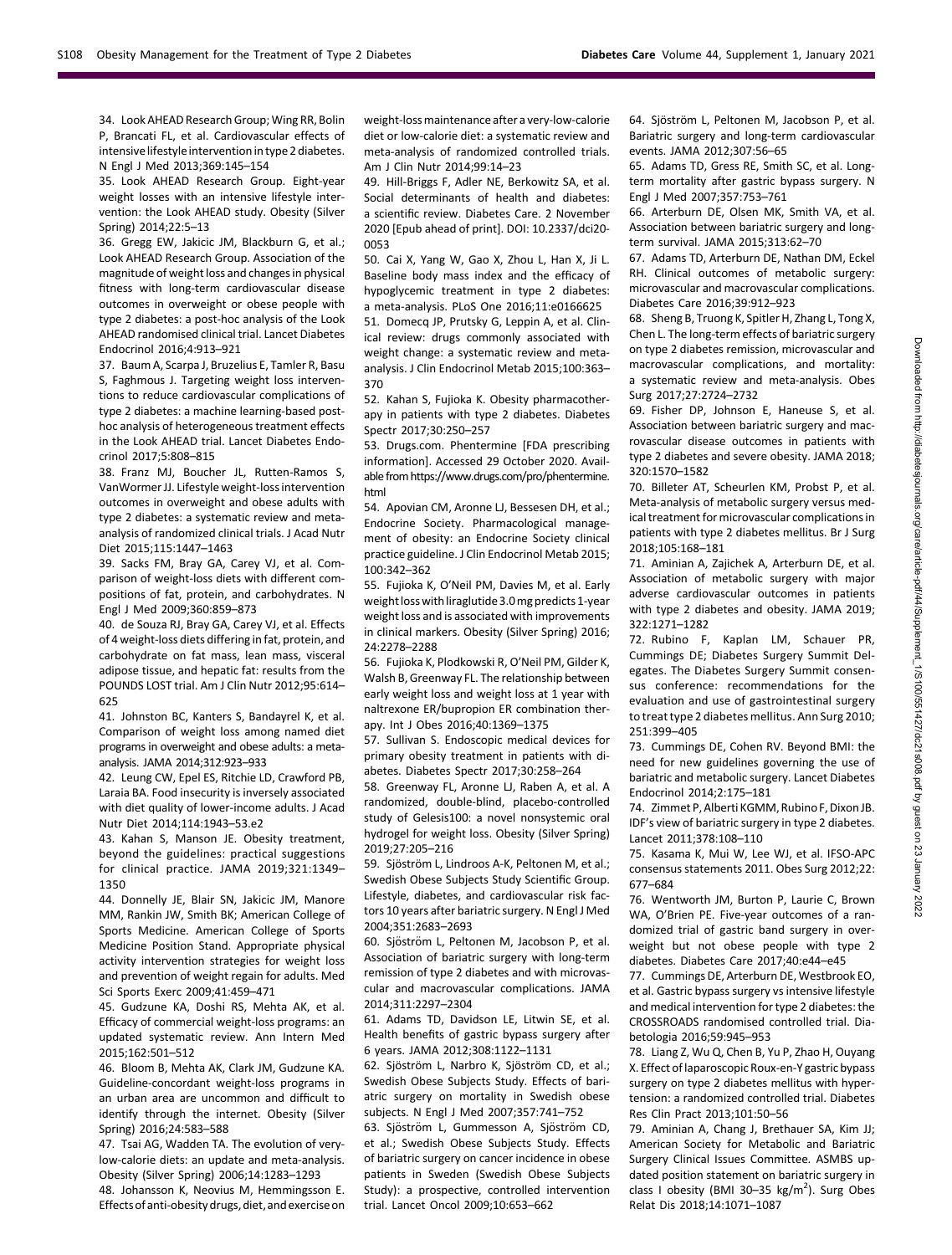80. Isaman DJM, Rothberg AE, Herman WH. Reconciliation of type 2 diabetes remission rates in studies of Roux-en-Y gastric bypass. Diabetes Care 2016;39:2247–2253

81. Ikramuddin S, Korner J, Lee W-J, et al. Durability of addition of Roux-en-Y gastric bypass to lifestyle intervention and medical management in achieving primary treatment goals for uncontrolled type 2 diabetes in mild to moderate obesity: a randomized control trial.Diabetes Care 2016;39:1510–1518

82. Sjöholm K, Pajunen P, Jacobson P, et al. Incidence and remission of type 2 diabetes in relation to degree of obesity at baseline and 2 year weight change: the Swedish Obese Subjects (SOS) study. Diabetologia 2015;58:1448– 1453

83. Arterburn DE, Bogart A, Sherwood NE, et al. A multisite study of long-term remission and relapse of type 2 diabetes mellitus following gastric bypass. Obes Surg 2013;23:93–102

84. Mingrone G, Panunzi S, De Gaetano A, et al. Bariatric-metabolic surgery versus conventional medical treatment in obese patients with type 2 diabetes: 5 year follow-up of an open-label, single-centre, randomised controlled trial. Lancet 2015;386:964–973

85. Schauer PR, Bhatt DL, Kirwan JP, et al.; STAMPEDE Investigators. Bariatric surgery versus intensive medical therapy for diabetes-5year outcomes. N Engl J Med 2017;376:641–651 86. Cohen RV, Pinheiro JC, Schiavon CA, Salles JE, Wajchenberg BL, Cummings DE. Effects of gastric bypass surgery in patients with type 2 diabetes and only mild obesity. Diabetes Care 2012;35: 1420–1428

87. Brethauer SA, Aminian A, Romero-Talamás H, et al. Can diabetes be surgically cured? Longterm metabolic effects of bariatric surgery in obese patients with type 2 diabetes mellitus. Ann Surg 2013;258:628–636; discussion 636– 637

88. Hsu C-C, Almulaifi A, Chen J-C, et al. Effect of bariatric surgery vs medical treatment on type 2 diabetes in patients with body mass index lower than 35: five-year outcomes. JAMA Surg 2015; 150:1117–1124

89. Schauer PR, Bhatt DL, Kirwan JP, et al.; STAMPEDE Investigators. Bariatric surgery versus intensive medical therapy for diabetes-3-year outcomes. N Engl J Med 2014;370: 2002–2013

90. Hariri K, Guevara D, Jayaram A, Kini SU, Herron DM, Fernandez-Ranvier G. Preoperative insulin therapy as a marker for type 2 diabetes remission in obese patients after bariatric surgery. Surg Obes Relat Dis 2018;14:332–337

91. Yu H, Di J, Bao Y, et al. Visceral fat area as a new predictor of short-term diabetes remission after Roux-en-Y gastric bypass surgery in Chinese patients with a body mass index less than 35 kg/ m<sup>2</sup>. Surg Obes Relat Dis 2015;11:6-11

92. O'Brien R, Johnson E, Haneuse S, et al. Microvascular outcomes in patients with diabetes after bariatric surgery versus usual care: a matched cohort study. Ann Intern Med 2018;169:300–310

93. Halperin F, Ding S-A, Simonson DC, et al. Roux-en-Y gastric bypass surgery or lifestyle with intensive medical management in patients with

type 2 diabetes: feasibility and 1-year results of a randomized clinical trial. JAMA Surg 2014;149: 716–726

94. Kirwan JP, Aminian A, Kashyap SR, Burguera B, Brethauer SA, Schauer PR. Bariatric surgery in obese patients with type 1 diabetes. Diabetes Care 2016;39:941–948

95. Rubin JK, Hinrichs-Krapels S, Hesketh R, Martin A, Herman WH, Rubino F. Identifying barriers to appropriate use of metabolic/bariatric surgery for type 2 diabetes treatment: Policy Lab results. Diabetes Care 2016;39:954–963

96. Fouse T, Schauer P. The socioeconomic impact of morbid obesity and factors affecting access to obesity surgery. Surg Clin North Am 2016;96:669–679

97. Longitudinal Assessment of Bariatric Surgery (LABS) Consortium; Flum DR, Belle SH, King WC, et al.. Perioperative safety in the longitudinal assessment of bariatric surgery. N Engl J Med 2009;361:445–454

98. Courcoulas AP, Christian NJ, Belle SH, et al.; Longitudinal Assessment of Bariatric Surgery (LABS) Consortium. Weight change and health outcomes at 3 years after bariatric surgery among individuals with severe obesity. JAMA 2013;310:2416–2425

99. Arterburn DE, Courcoulas AP. Bariatric surgery for obesity and metabolic conditions in adults. BMJ 2014;349:g3961

100. Young MT, Gebhart A, Phelan MJ, Nguyen NT. Use and outcomes of laparoscopic sleeve gastrectomy vs laparoscopic gastric bypass: analysis of the American College of Surgeons NSQIP. J Am Coll Surg 2015;220:880–885

101. Aminian A, Brethauer SA, Kirwan JP, Kashyap SR, Burguera B, Schauer PR. How safe is metabolic/diabetes surgery? Diabetes Obes Metab 2015;17:198–201

102. Birkmeyer NJO, Dimick JB, Share D, et al.; Michigan Bariatric Surgery Collaborative. Hospital complication rates with bariatric surgery in Michigan. JAMA 2010;304:435–442

103. Altieri MS, Yang J, Telem DA, et al. Lap band outcomes from 19,221 patients across centers and over a decade within the state of New York. Surg Endosc 2016;30:1725–1732

104. Hutter MM, Schirmer BD, Jones DB, et al. First report from the American College of Surgeons Bariatric Surgery Center Network: laparoscopic sleeve gastrectomy has morbidity and effectiveness positioned between the band and the bypass. Ann Surg 2011;254:410–420; discussion 420–422

105. Nguyen NT, Slone JA, Nguyen X-MT, Hartman JS, Hoyt DB. A prospective randomized trial of laparoscopic gastric bypass versus laparoscopic adjustable gastric banding for the treatment of morbid obesity: outcomes, quality of life, and costs. Ann Surg 2009;250:631–641

106. Courcoulas AP, King WC, Belle SH, et al. Sevenyear weight trajectories and health outcomes in the Longitudinal Assessment of Bariatric Surgery (LABS) study. JAMA Surg 2018;153:427–434

107. Birkmeyer JD, Finks JF, O'Reilly A, et al.; Michigan Bariatric Surgery Collaborative. Surgical skill and complication rates after bariatric surgery. N Engl J Med 2013;369:1434–1442

108. Service GJ, Thompson GB, Service FJ, Andrews JC, Collazo-Clavell ML, Lloyd RV. Hyperinsulinemic hypoglycemia with nesidioblastosis after gastric-bypass surgery. N Engl J Med 2005;353:249–254

109. Mechanick JI, Kushner RF, Sugerman HJ, et al.; American Association of Clinical Endocrinologists; Obesity Society; American Society for Metabolic & Bariatric Surgery. American Association of Clinical Endocrinologists, The Obesity Society, and American Society for Metabolic & Bariatric Surgery medical guidelines for clinical practice for the perioperative nutritional, metabolic, and nonsurgical support of the bariatric surgery patient. Obesity (Silver Spring) 2009; 17(Suppl. 1):S1–S70

110. Mechanick JI, Youdim A, Jones DB, et al.; American Association of Clinical Endocrinologists; Obesity Society; American Society for Metabolic & Bariatric Surgery. Clinical practice guidelines for the perioperative nutritional, metabolic, and nonsurgical support of the bariatric surgery patient-2013 update: cosponsored by American Association of Clinical Endocrinologists, The Obesity Society, and American Society for Metabolic & Bariatric Surgery. Obesity (Silver Spring) 2013;21(Suppl. 1):S1–S27

111. Lee CJ, Clark JM, Schweitzer M, et al. Prevalence of and risk factors for hypoglycemic symptoms after gastric bypass and sleeve gastrectomy. Obesity (Silver Spring) 2015;23:1079–1084

112. Conason A, Teixeira J, Hsu C-H, Puma L, Knafo D, Geliebter A. Substance use following bariatric weight loss surgery. JAMA Surg 2013; 148:145–150

113. Bhatti JA, Nathens AB, Thiruchelvam D, Grantcharov T, Goldstein BI, Redelmeier DA. Self-harm emergencies after bariatric surgery: a population-based cohort study. JAMA Surg 2016;151:226–232

114. Peterhänsel C, Petroff D, Klinitzke G, Kersting A, Wagner B. Risk of completed suicide after bariatric surgery: a systematic review. Obes Rev 2013;14:369–382

115. Jakobsen GS, Småstuen MC, Sandbu R, et al. Association of bariatric surgery vs medical obesity treatment with long-term medical complications and obesity-related comorbidities. JAMA 2018;319:291–301

116. Young-Hyman D, Peyrot M. Psychosocial Care for People with Diabetes. 1st ed. Alexandria, VA, American Diabetes Association, 2012

117. Greenberg I, Sogg S, M Perna F. Behavioral and psychological care in weight loss surgery: best practice update. Obesity (Silver Spring) 2009;17:880–884

118. Truven Health Analytics. Introduction to RED BOOK Online. Accessed 13 October 2020. Available from [https://www.micromedexsolutions.com/](https://www.micromedexsolutions.com/micromedex2/4.34.0/WebHelp/RED_BOOK/Introduction_to_REDB_BOOK_Online.htm) [micromedex2/4.34.0/WebHelp/RED\\_BOOK/](https://www.micromedexsolutions.com/micromedex2/4.34.0/WebHelp/RED_BOOK/Introduction_to_REDB_BOOK_Online.htm) [Introduction\\_to\\_REDB\\_BOOK\\_Online.htm](https://www.micromedexsolutions.com/micromedex2/4.34.0/WebHelp/RED_BOOK/Introduction_to_REDB_BOOK_Online.htm)

119. Data.Medicaid.gov. NADAC (National Average Drug Acquisition Cost), 2019. Accessed 13 October 2020. Available from [https://data](https://data.medicaid.gov/Drug-Pricing-and-Payment/NADAC-National-Average-Drug-Acquisition-Cost-/a4y5-998d) [.medicaid.gov/Drug-Pricing-and-Payment/NADAC-](https://data.medicaid.gov/Drug-Pricing-and-Payment/NADAC-National-Average-Drug-Acquisition-Cost-/a4y5-998d)[National-Average-Drug-Acquisition-Cost-/a4y5-](https://data.medicaid.gov/Drug-Pricing-and-Payment/NADAC-National-Average-Drug-Acquisition-Cost-/a4y5-998d) [998d](https://data.medicaid.gov/Drug-Pricing-and-Payment/NADAC-National-Average-Drug-Acquisition-Cost-/a4y5-998d)

120. U.S. National Library of Medicine. Phentermine – phentermine hydrochloride capsule. Accessed 13 October 2020. Available from [https://](https://dailymed.nlm.nih.gov/dailymed/drugInfo.cfm?setid=737eef3b-9a6b-4ab3-a25c-49d84d2a0197) [dailymed.nlm.nih.gov/dailymed/drugInfo.cfm?](https://dailymed.nlm.nih.gov/dailymed/drugInfo.cfm?setid=737eef3b-9a6b-4ab3-a25c-49d84d2a0197) setid5[737eef3b-9a6b-4ab3-a25c-49d84d2a0197](https://dailymed.nlm.nih.gov/dailymed/drugInfo.cfm?setid=737eef3b-9a6b-4ab3-a25c-49d84d2a0197)